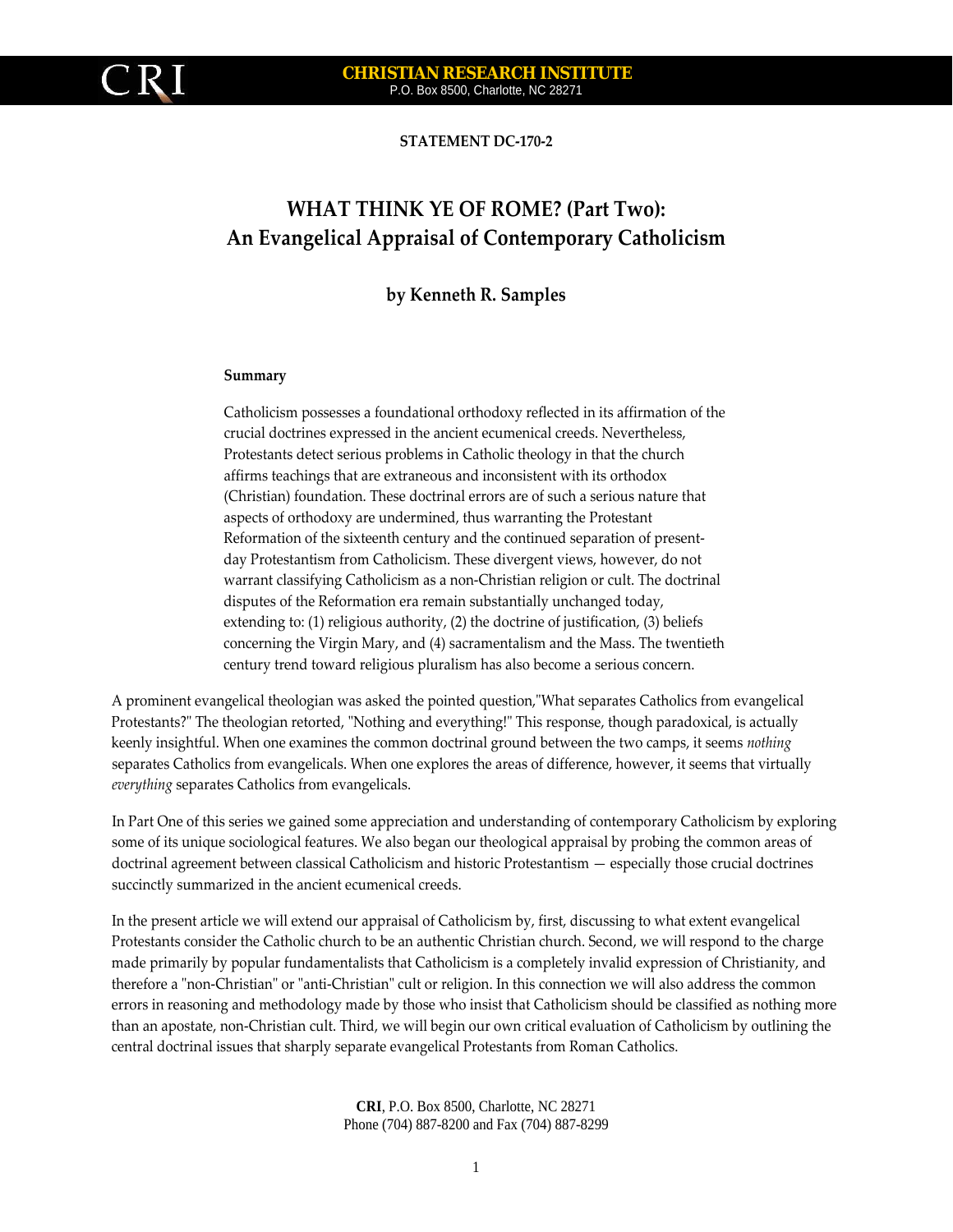# **IS THE CATHOLIC CHURCH A CHRISTIAN CHURCH?**

My research convinces me that the majority of evangelical Protestant theologians and scholars who are knowledgeable concerning Catholicism would be perplexed to hear Catholicism classified *simply* as a "non-Christian religion" or an "anti-Christian cult."<sup>1</sup> This perplexity would stem from the fact that no matter how theologically deviant Catholicism might be — even if in some respects apostate — it certainly does possess a structural or foundational orthodoxy, reflected in its adherence to the ancient ecumenical creeds (see Part One).2 As such, it should be considered at least provisionally a Christian church body. Certainly most evangelical Protestant scholars would also insist that the unfortunate unbiblical elements found in Catholicism mitigate against, or in some instances tend to undermine, aspects of that foundational orthodoxy.

Recognizing and understanding this *tension* in Catholic theology of the *right hand giving* (foundational orthodoxy) and yet the *left hand taking away* (affirming teaching that is inconsistent with that orthodoxy) is, in this writerʹs opinion, a key to formulating a sound Protestant evaluation of Catholicism. Despite this tension, however, most evangelical scholars believe that the core orthodoxy is never entirely eclipsed. For example, though very critical of Catholicism at numerous points, evangelical theologian John Jefferson Davis of Gordon‐Conwell Theological Seminary stated that "conservative evangelicals could affirm about 85 percent of what Catholics believe."3

Even the Protestant Reformers<sup>4</sup> themselves clearly acknowledged that Catholicism as a system affirmed the basic articles of the historic Christian faith. The Reformers simply charged that in both belief and practice the medieval Catholic church compromised its formal adherence to orthodoxy — specifically as related to its obscuring and undermining the gospel message.

Because the Catholic church would not itself reform, the Reformation became an unavoidable though tragic necessity. However, while the Reformers called into question the Catholic church's right to be called a "true church" (because it was failing to preach the true gospel), they did not think it had lost all the qualities of a true church. For example, they did not require the rebaptizing of those who had once been baptized as Roman Catholics.5 In a book discussing the relationship of heretical doctrine to historic Christian orthodoxy, theologian Harold O. J. Brown of Trinity Evangelical Divinity School made this insightful comment concerning Catholicism:

The strongest accusation that can be made against Roman Catholicism from this perspective is not that it is heretical in structure, but that it is heretical in effect, in that it effectively undercuts its own formal adherence to the major Christological stands of its official creeds. In other words, Reformation Protestantism acknowledges that Catholicism possesses the fundamental articles of the faith, but claims that it so overlays them with extraneous and sometimes false doctrines that the foundations are no longer accessible to the majority of Catholic believers.6

While Catholicism is foundationally or structurally an orthodox Christian church (affirming the creeds), Reformed theologian Roger Nicole is nevertheless correct in stating: "Reformation Protestants believe that much in Catholic theology tends to undermine and compromise that orthodox Christian confession — especially as it relates to the crucial issue of the gospel message.<sup>"7</sup> In agreement with most evangelical scholars, then, the Christian Research Institute regards Roman Catholicism as neither a cult (non‐Christian religious system) nor a biblically sound church, but a historically Christian church which is in desperate need of biblical reform.<sup>8</sup>

The compromises in Catholic theology are so serious as to warrant the sixteenth century Reformation and the continued separation on the part of present‐day Protestantism. At the same time, however, these compromises are *not serious enough* to warrant the extreme classification of Catholicism as a non‐Christian religion or anti‐Christian cult. Some have criticized this position for not being more definite; however, rarely does one find simple black and white answers to complex theological issues. As theologian Desmond Ford has articulately stated: "Theological truths are seldom pure, and almost never simple." The task of correctly understanding and evaluating the long history, intricate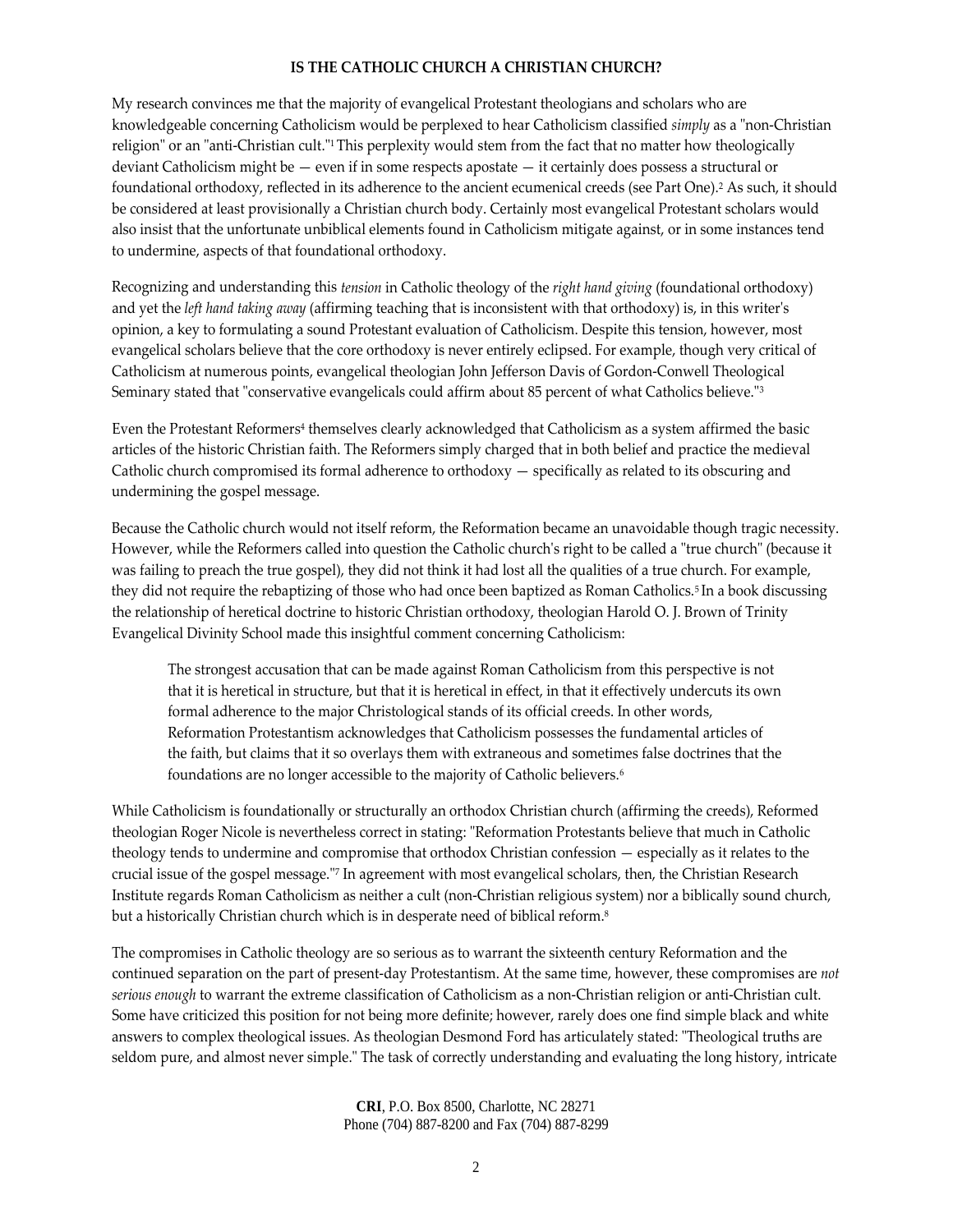doctrine, and diverse practices of Roman Catholicism is no simple chore.

# **IS THE CATHOLIC CHURCH AN ANTI‐CHRISTIAN CULT?**

Even with the significant areas of doctrinal agreement between Catholics and Protestants (*see* Part One), a notable number of Protestant fundamentalists insist that Catholicism is an anti‐Christian cult. Organizations and individuals (some of them quite popular) who classify Catholicism as a cult include: Chick Publications, Alberto Rivera's Anti-Christ Information Center, Tony Alamoʹs Christian Foundation, Bill Jacksonʹs Christians Evangelizing Catholics, Albert James Dagerʹs *Media Spotlight,* and Dave Huntʹs *The Berean Call.* (This is not to say that all of these people belong in the same category — the latter three are more respectable than the former three.) Actually this is just a few of many individuals and organizations that classify Catholicism as an anti‐Christian cult. Because their position receives a wide hearing in some evangelical circles, we must address their claim.

# **Ten Reasons Why Catholicism Is Not a Cult**

What those who label Catholicism a cult do not seem to understand is that even if one considers Catholicism to be unscriptural and greatly mistaken on many important doctrinal issues (certainly this writer does), it is simply misplaced and erroneous — for a variety of reasons — to classify Roman Catholicism as an anti‐Christian cult. Let me give ten reasons why I say this.<sup>9</sup>

(1) Cults, generally speaking, are small splinter groups with a fairly recent origin. Most American‐based cults, for example, have to a greater or lesser degree splintered off from other Christian groups, and emerged in the nineteenth or twentieth centuries. Catholicism, on the other hand, is the largest body within Christendom, having almost a twothousand‐year history (it has historical continuity with apostolic, first century Christianity), and is the ecclesiastical tree from which Protestantism originally splintered.

(2) Cults are usually formed, molded, and controlled by a single individual or small group. The Catholic church, by contrast, has been molded by an incalculable number of people throughout its long history. Catholicism is governed by creeds, councils, and the ongoing magisterium.

(3) Cults typically exercise rigid control over their members and demand unquestioning submission, with disobedience punished by shunning and/or excommunication. While Catholicism has exercised a triumphalism and an unhealthy control over its members in times past, this is far less true today, especially since the Second Vatican Council. Contemporary Catholicismʹs broad diversity as illustrated in Part One of this series certainly proves this point.

(4) An appropriate description of a cult is "a religious group originating as a heretical sect and maintaining fervent commitment to heresy.<sup>"10</sup> Regardless of one's criticism of Catholicism, even if it *is* heretical at certain points, it does not fit this description. It does not *originate* in heresy, and, as was mentioned before, it possesses a structural orthodoxy that other cults simply do not have (*see* comparison chart).

(5) Cults (when defined as heretical sects) are classified as such because of their outright denial or rejection of essential Christian doctrine. Historically, this has principally been a denial of the nature of God (the Trinity), the nature of the incarnate Christ (divine‐human), and of the absolute necessity of divine grace in salvation (the Pelagian controversy).11 While Protestants have accused Catholicism of having an illegitimate authority and of confusing the gospel (two serious charges to be examined later), Catholicism *does* affirm the Trinity, the two natures of Christ, and that salvation is ultimately a gift of Godʹs grace (a rejection of Pelagianism).12 I challenge anyone to name a recognized cult that affirms the Trinity or the full deity and humanity of Jesus Christ (*see* comparison chart).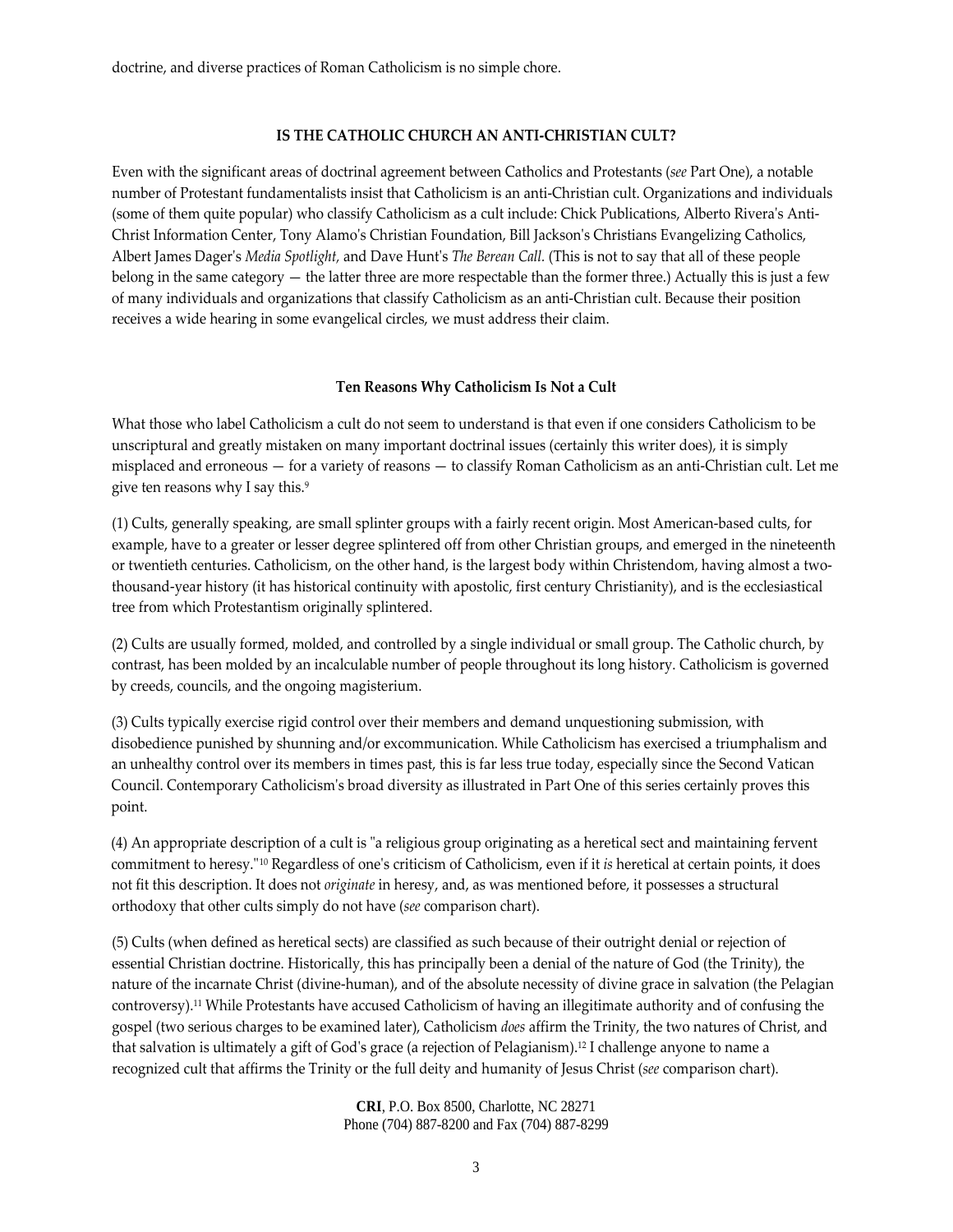(6) Cults frequently have a low view of the Bible, replacing or supplementing it with their own so-called "sacred writings." In fact, cults often argue that the Bible has been, to some extent, corrupted and therefore their writings are needed to restore the truth. While Catholicismʹs acceptance of noncanonical writings (the Apocrypha) and placing of apostolic tradition on par with Scripture are fundamental problems to the Protestant, Catholics nevertheless retain a high view of the Bible (inspired and infallible) and see it as their central source of revelation.

(7) Cults usually have some kind of authoritarian, totalistic leader or prophet. While some feel that the pope fits this category, in reality the pope governs the church with heavy dependence upon the bishops (college of cardinals), and within the restrictions of the official teaching of the church. Protestants clearly disagree with the authority and exalted titles given the pope, but he still does not fit the category of a cult leader.

 $(8)$  A frequent characteristic of cults is their emphasis on a "remnant identity" — that is, they claim to be God's exclusive agent or people who restore "authentic Christianity," which has been corrupted or lost. Usually this type of restorationism has an accompanying anticreedal and antihistorical mindset. While Catholicism has at times been guilty of an unfortunate exclusivity<sup>13</sup> (some Protestant churches have also), they emphatically deny restorationism, and strongly emphasize the continuity of Godʹs church throughout history.

(9) Those who classify Roman Catholicism as a cult (an inauthentic and invalid expression of Christianity) usually also give the Eastern Orthodox church the same classification. What they do not realize, however, is that if both of these religious bodies are non‐Christian, then there was no authentic Christian church during most of the medieval period. Contrary to what some Protestants think, there was no independent, nondenominational, Bible-believing church on the corner (or in the caves) during most of the Middle Ages.14 Additionally, the schismatic groups who were around at the time were grossly heretical.15 So much for the gates of hell not prevailing against the church (Matt. 16:18).

Some try to sidestep this argument by reasoning that as long as there were even a few individuals who remained biblically orthodox apart from the institutional or organized church, then those select individuals constituted Godʹs authentic church (a remnant) — thus the church was never truly overcome. This thinking, though containing an element of truth, is not completely correct. It is true that the church has an invisible16 and local dimension to it, but it also has a visible and organizational dimension (John 17:21). While the church is primarily a community of believers, it also functions as an institution through which believers encounter the ministry of the Word and the sacraments (baptism and the Lordʹs Supper). Scripture does not allow for the sharp distinction between the spiritual and organizational dimensions of the church that some would like to draw.17

(10) Even with the serious problems evident in Roman Catholic theology from a Protestant point of view, Catholic doctrine overall does not fit the pattern of the recognized cult groups (*see* comparison chart). Catholicism affirms most of what the cults deny and possesses an orthodox foundation which all cult groups lack.

In summary, a cult generally emerges as a group that rejects orthodoxy and remains fervently committed to heresy. Catholicismʹs problem, by contrast, is of a different nature. It affirms teaching which is both extraneous and inconsistent with its historical affirmation of orthodoxy. From an evangelical Protestant viewpoint, Catholicism is definitely "too much"  $-$  but the cults are clearly "not enough."

Roman Catholicism is *not* a cult. The classification of Catholicism as given above is much more accurate and preferable to the overly simplistic and misguided classification of Catholicism as a non-Christian cult.

# **Romeʹs Seduction of Evangelical Christianity?**

There is certainly legitimate room for disagreement among evangelicals as to just how Catholicism should be viewed (though, as previously noted, most scholars would concur in large part with our discussion above). But the approach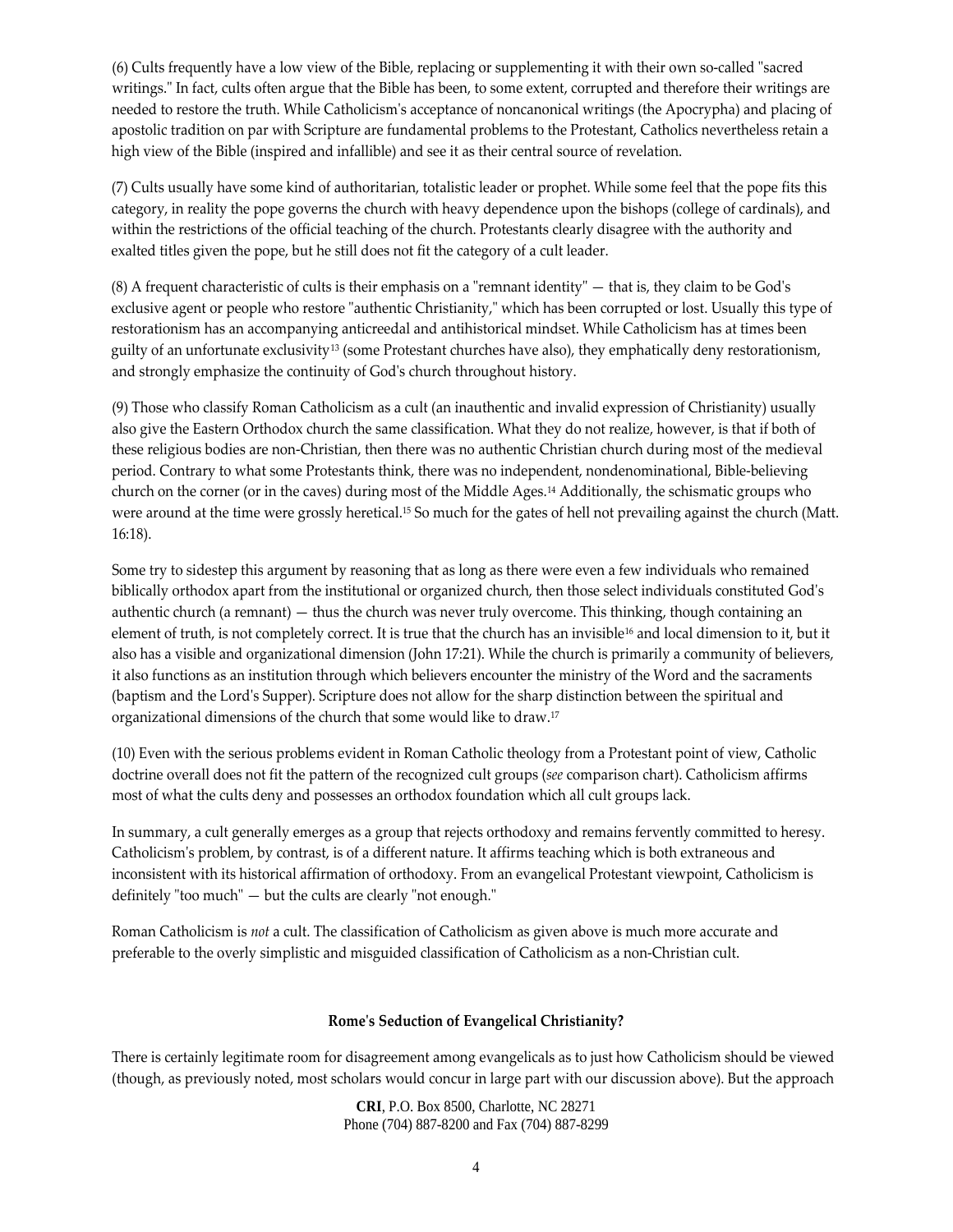to Catholicism taken by some Protestant fundamentalists is simply unacceptable. This approach not only condemns Catholicism as a non‐Christian religion or cult, but also suggests that anyone who disagrees with that condemnation is somehow being seduced by the allegedly all-powerful Vatican. If one dares defend Catholicism from the unfair charge of being called a cult, then one is either knowingly or unknowingly aiding and abetting the enemy, and betraying the Protestant Reformation.

While this writer derives no pleasure from singling out other Christians for criticism, in this case it is both necessary and appropriate. There are many who take this unfortunate approach to Catholicism, but one fundamentalist writer in particular consistently makes very serious charges: the popular and controversial discernment ministry author, Dave Hunt. Hunt, in an article entitled "A Cult Is a Cult," states that Catholicism is "the most seductive, dangerous and largest cult...."<sup>18</sup> He also states that major evangelical leaders, apologists, and cult experts are cooperating with, and therefore being seduced by, Catholicism as never before.19

Hunt does at points raise some legitimate doctrinal concerns regarding Catholicism. However, his overall approach in evaluating and classifying Catholicism is both logically and theologically flawed. As our previous discussion demonstrated, Catholicism simply does not fit the category of a non‐Christian cult. Further, Hunt seems unwilling to take into account the vast areas of doctrinal agreement between classical Catholicism and historic Protestantism. While he rightly points to many unbiblical elements and false teachings within Catholicism (issues which, by the way, have been pointed out by the very apologists he criticizes<sup>20</sup>), he fails repeatedly to identify and draw carefully nuanced theological distinctions. Instead he erroneously asserts that Catholics embrace a "different God, a different Jesus Christ...."<sup>21</sup> Certainly no one has been more critical of the excesses of Catholic theology than were the Reformers. However, even they affirmed that Catholicism embraced the triune nature of God and the two natures of Jesus Christ as expressed in the creedal statements of Nicaea, Constantinople, and Chalcedon.

What is worse than Hunt's assertion that Catholicism is a cult is his insistence that anyone who arrives at a different position is simply deceived — and thus at risk of compromising their gospel witness. Consequently, Hunt impugns the character of all of those individuals and ministries simply because they disagree with his theological assessment of Catholicism.22

The fact is that all of the cult experts and apologists Hunt has criticized have very strong criticisms of Catholicism at numerous points (this writer knows most of them personally). They simply do not classify the Catholic church as a non‐Christian cult. They are not being seduced, nor are they compromising — they merely disagree with many of Hunt's conclusions! Cannot evangelicals have honest areas of disagreement without being labeled compromisers?

The last of Hunt's charges which should be addressed is his claim that "to deny that Roman Catholicism is a cult is to repudiate the Reformation and mock the more than 1 million martyrs who died at Romeʹs hands as though they gave their lives for no good reason!"<sup>23</sup> I find this charge to be personally unsettling. As a Reformed (Calvinist) Christian and apologist, I have great admiration for the sixteenth century Reformers. In fact, as a conservative Presbyterian, I adhere to the Westminster Confession of Faith (a Reformed confession of 1647). However, while I am not willing to repudiate the Reformation, neither am I willing to classify Catholicism as a non‐Christian cult (though I remain staunchly critical of Catholic theology overall).

Let us examine Hunt's reasoning on this point. His argument seems to follow this pattern: Either one classifies Catholicism as a non‐Christian cult, or one is guilty of repudiating the Protestant Reformation. As a Protestant, one could not possibly want to repudiate the Reformation. Catholicism must therefore be classified as a cult. This argument is a classic example of the informal logical fallacy known as the "false bifurcation" (also known as the "black-and-white," "either-or," or "false alternatives") fallacy.<sup>24</sup>

The error in Hunt's reasoning is twofold. First, he assumes *too few* alternatives. There are other possible alternative classifications for Catholicism that would not repudiate the Reformation, including other critical classifications such as the one we discussed earlier. By erroneously reducing the number of alternatives, he has oversimplified the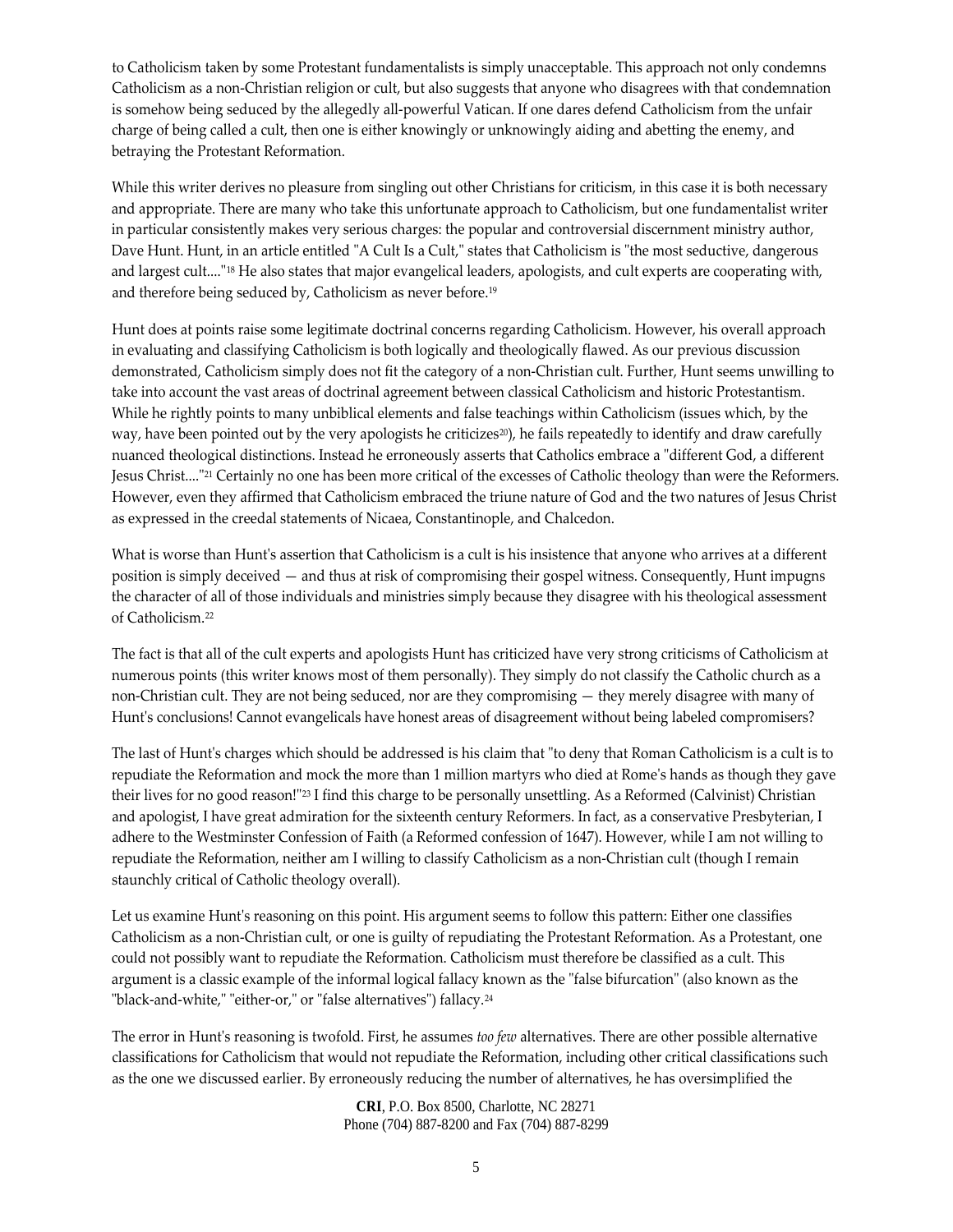problem and is clearly thinking in extremes. Second he assumes (illegitimately) that one of his jointly exhaustive alternatives must be true (ergo — Catholicism is a cult). Hunt's disjunctive (either-or) premise is false, and his argument is unsound.

While some individuals unfortunately exaggerate the theological faults of Catholicism, there remain in reality some central doctrinal differences between Roman Catholics and evangelical Protestants. It is to these areas of difference that we now turn.

## **WHAT SEPARATES ROMAN CATHOLICS FROM EVANGELICAL PROTESTANTS?**

There are many areas of difference between Catholicism and evangelical Protestantism.25 These areas extend to both doctrines and practices, and range from very minor differences to those that can only be considered major points of contention. The following is just a brief list of the most consequential doctrinal differences between the two groups.26 These are areas in which Catholicism generally differs with virtually all of the specific denominations within evangelical Protestantism. These areas obviously overlap and have significant implications for further areas of theology and religious practice. We will briefly note the general concerns expressed by Protestants.

#### **Authority**

The question of authority is an area of central dispute between Catholics and Protestants. The Reformers referred to it as the *formal cause* of the Reformation. Catholics affirm a triad of authority: Scripture, apostolic tradition, and the teaching office of the church (magisterium). Implications of this authority system include: the Petrine doctrine (primacy of Peter), apostolic succession, papal supremacy and infallibility, and, as it relates to Scripture, the acceptance of the Apocrypha.

Protestants, by contrast, reject the Catholic system in favor of the Reformation principle of *sola Scriptura* (Scripture alone as the primary and absolute norm of doctrine). *Sola Scriptura* implies the authority, clarity, and sufficiency of Scripture, and uniquely gives Scripture alone the role of final arbiter in all matters of faith and morals.<sup>27</sup>

Evangelicals charge the Catholic church with affirming an illegitimate authority system and express great concern about Catholicism's decision to: (1) place human traditions on par with God's written Word, (2) grant infallibility to the church (magisterium), (3) subordinate the individual believerʹs interpretation of Scripture to the magisterium, (4) affirm the primacy and infallibility of the pope, and (5) introduce noncanonical books into the canon (the Apocrypha). Evangelicals believe that Catholicismʹs misguided authority structure has allowed numerous unbiblical teachings to arise in the church.

We will return for a more thorough discussion of this crucial issue of authority in Part Three of this series.

# **Justification**

Also of central dispute between evangelicals and Catholics is the crucial soteriological doctrine of justification. The Reformers referred to this doctrine as the *material cause* of the Reformation. Although we can only summarize the views here, we will also return to this issue in Parts Three and Four.

Theologian and Reformation scholar Peter Toon summarizes the main features of the official Roman doctrine of justification: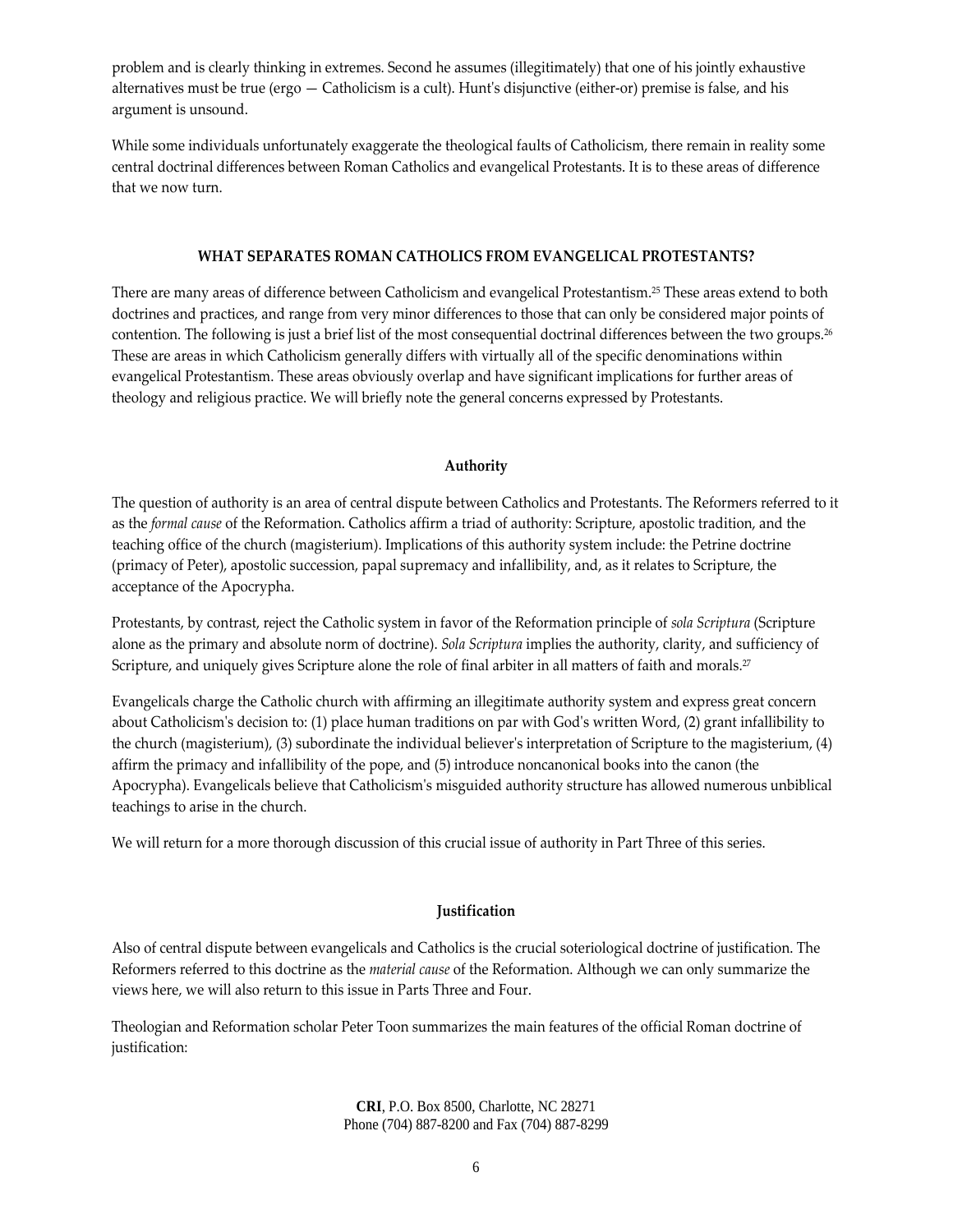1. Justification is both an event and a process. An unrighteous man becomes a righteous man. Becoming a child of God in baptism and having the remission of sins, the Christian is made righteous. (If during this process he should lose faith or fall away, he may be restored through the sacrament of penance.)

2. Justification occurs because of the "infusion" of the grace of God into the soul, whereby inherent righteousness becomes one of the soulʹs characteristics.

3. This imparted, "infused" righteousness is described as the "formal cause" of justification. The "meritorious cause" is Christ's passion and death.

4. The believer will only know for certain that he is justified at the end of the process. In the meantime, his constant duty is to co-operate with the grace of God given to him.<sup>28</sup>

Oxford theologian and internationally recognized authority on the Reformation doctrine of justification by faith, Alister McGrath, summarizes the Reformation Protestant position on justification:

1. Justification is the forensic [i.e., legal] declaration that the Christian is righteous, rather than the process by which he or she is made righteous. It involves a change in status rather than in nature.

2. A deliberate and systematic distinction is made between justification (the external act by which God declares the believer to be righteous) and sanctification or regeneration (the internal process of renewal by the Holy Spirit).

3. Justifying righteousness is the alien righteousness of Christ, imputed to the believer and external to him, not a righteousness that is inherent within him, located within him, or in any way belonging to him.

4. Justification takes place per fidem propter Christum [by faith on account of Christ], with faith being understood as the God‐given means of justification and the merits of Christ the God‐given foundation of justification.29

While the Protestant Reformers were essentially unified in their understanding of justification, modern‐day evangelicalism is much less so.<sup>30</sup> Nevertheless, today's Reformation Protestants have consistently criticized the Catholic position for: (1) failing to recognize that justification is solely a judicial act of God that changes our status but not our state; (2) not making the necessary distinction between justification (being *declared* righteous) and sanctification (being *made* righteous); (3) interpreting justifying righteousness as infused and intrinsic, rather than imputed and extrinsic; (4) failing to see that assurance is a necessary byproduct of being justified; and (5) making justification a synergistic (man cooperating with God) process rather than a monergistic (God working alone) act.

Because Reformation Protestants see the doctrine of justification by faith as the very heart of the gospel, this dispute takes on extreme significance. While it is important to understand the nuanced doctrinal points described above, the issue of how one is justified before God is more than just an academic theological debate. Reformation Protestants believe that to confuse or compromise the doctrine of justification is to run the dangerous risk of obscuring the very gospel of Christ. Following the Reformers, todayʹs Reformation Protestants believe that the Catholic churchʹs soteriological system has actually placed obstacles in the way of Catholics entering in to an authentically saving relationship with Jesus Christ.

#### **Mariology**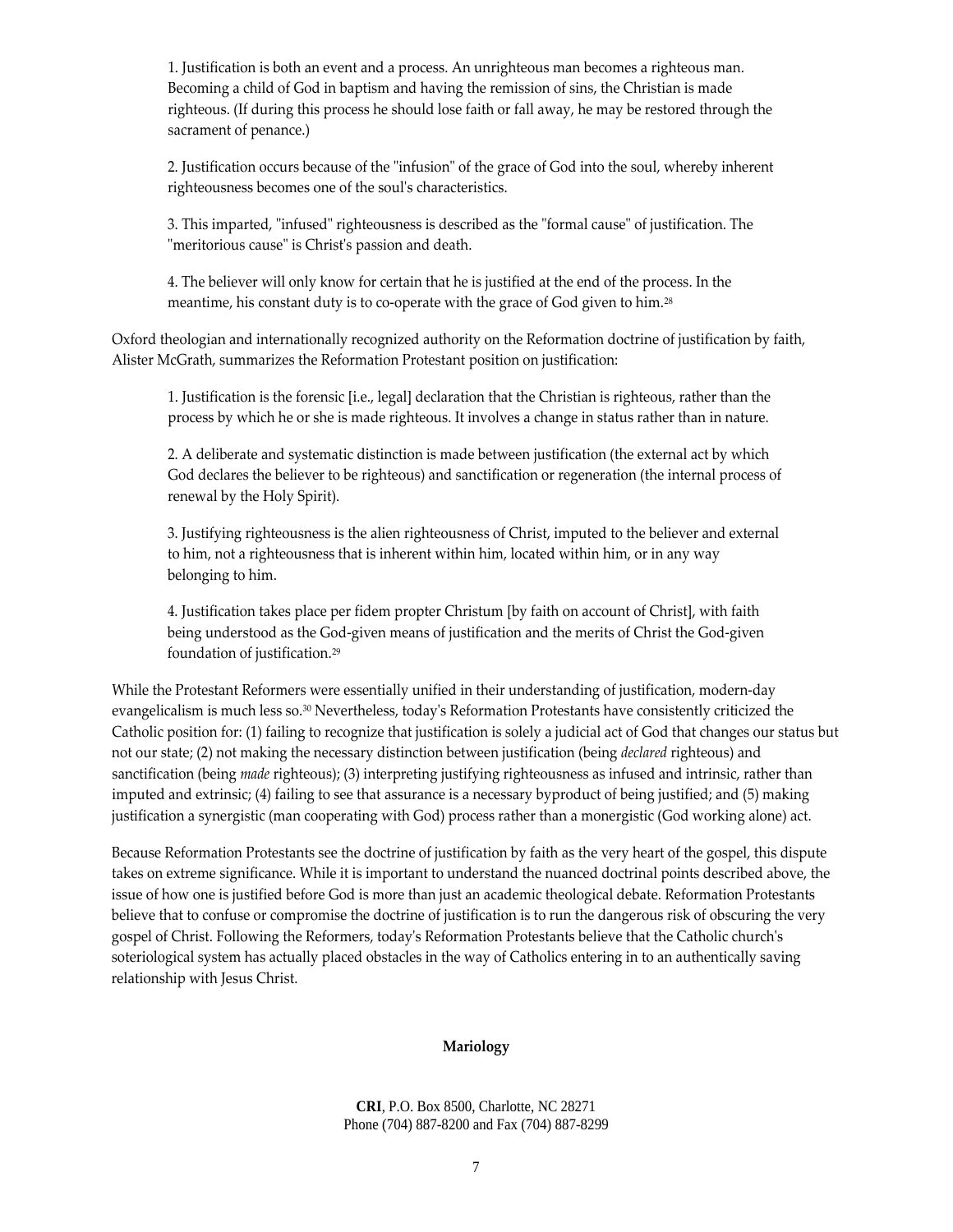It might rightly be said that evangelicals have a tendency to ignore Jesusʹ mother Mary. Catholics, on the other hand, greatly exalt her. Such dogmas as the Immaculate Conception and bodily Assumption, coupled with such titles as "Queen of Heaven," "Queen of all Saints," and the "Immaculate Spouse of the Holy Spirit," make Mary in the minds of Catholics the most exalted of all Godʹs creatures.

While Catholics propose Mary as a point of unity with other Christians, most evangelicals see Mariology as a formidable barrier between themselves and Catholics. Even evangelicals who are for the most part sympathetic to Catholicism generally view this element of Catholic belief as grossly unbiblical. One evangelical commission on evaluating Catholic Mariology stated: "We as evangelical Christians are deeply offended by Rome's Marian dogmas because they cast a shadow upon the sufficiency of the intercession of Jesus Christ, lack all support from Scripture and detract from the worship which Christ alone deserves.<sup>"31</sup> Although the documents of Vatican II inform us that Mary's exalted role "neither take away from nor add anything to the dignity and efficacy of Christ the one Mediator, "32 most evangelicals believe Catholic Mariology actually undermines the foundation of orthodox Catholic Christology.

## **Sacramentalism and the Mass**

Sacramentalism is a central and vital component within Catholic theology. For Catholics, sacraments are "effective signs" of grace instituted by Christ. Catholicism's seven sacraments (baptism, confirmation, Eucharist, penance, extreme unction[last rites], holy orders[ordination into the priesthood], and matrimony) both signify grace and cause it to happen *ex opere operato* ("they work by their own working").

While various evangelical denominations differ in their acceptance and approach to sacraments (or ordinances), generally speaking evangelicals differ with the Catholic view in number, nature, and operation of the sacraments. The Eucharist and the sacrificial nature of the mass in particular engender great dispute between Catholics and evangelicals. Both of these areas of concern have direct Christological implications.

#### **Religious Pluralism**

From the time of Cyprian until modern times, the Catholic church has affirmed the slogan *extra ecclesiam nulla salus* (no salvation outside the [visible body of the one institutional] church). Vatican II affirms, however, that salvation is "not only for Christians, but for all men of good will in whose hearts grace works in an unseen way."<sup>33</sup> These statements of Vatican II clearly opened the door for German theologian Karl Rahner's "anonymous Christianity" the belief in the possibility of salvation without explicit Christian faith, even through non‐Christian religions.

While Catholic theology assures us that all the redeemed are ultimately saved through Christ alone, evangelicals are greatly concerned that these pluralistic trends greatly detract from the uniqueness of Christianity and open the Pandora's box of universalism. In light of this pluralism, is there any necessary reason to consider becoming Catholic, or even Christian?

In Part Three of this series we will examine the issues of authority and justification in more detail.

#### **NOTES**

<sup>1</sup> I have personally interviewed many of Protestant evangelicalism's finest theologians (Reformed, Lutheran, Baptist, Episcopal, Evangelical Free, Dispensational, etc.), virtually all of whom thought the classification of Catholicism as a non‐Christian religion or cult was misguided and inaccurate. Most were extremely critical of Catholicism at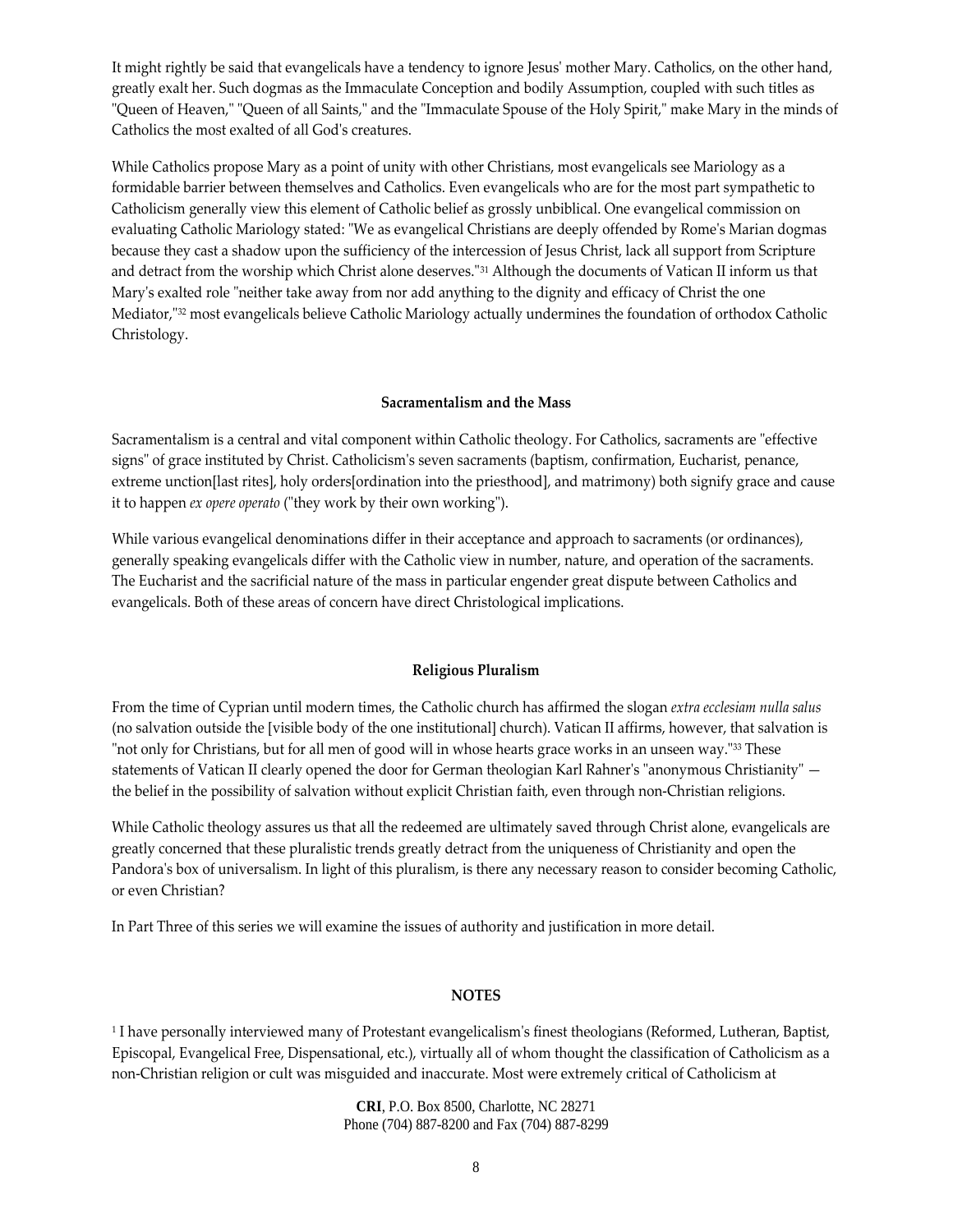numerous points, but still rejected the above classification.

<sup>2</sup> Orthodoxy refers to the body of essential biblical teachings, especially (but not completely) reflected in the ancient ecumenical creeds. The doctrines summarized in the creeds are the foundation of Christian orthodoxy.

<sup>3</sup> Dr. Davis expressed this to me during a private interview regarding Catholicism.

<sup>4</sup> When I speak of the Reformers, in this context I am speaking of the magisterial or classical Reformers, including Martin Luther, John Calvin, Ulrich Zwingli, and John Knox. I am specifically excluding those who would be part of the radical reformation.

<sup>5</sup> *See* John M. Frame, *Evangelical Reunion* (Grand Rapids: Baker Book House, 1991), 37. If the Catholic church were a completely false church, then its sacraments would be completely invalid.

<sup>6</sup> Harold O. J. Brown, *Heresies* (Garden City, NY: Doubleday & Company, 1984), 310.

<sup>7</sup> Dr. Nicole expressed this to me during a private interview regarding Catholicism.

<sup>8</sup> Some people have charged that this view of Catholicism does not reflect the view held by CRIʹs founder Walter R. Martin. This is a false charge. This writer has been CRIʹs specialist on Roman Catholicism for the past seven years, and I came to embrace this view, at least in part, from interacting with Martin himself.

<sup>9</sup> Peter Kreeft offers five good reasons why Catholicism is not a cult. All five, to some extent, are included in my list. (ʺThe Catholic Market,ʺ *Bookstore Journal,* February 1992, 28.)

<sup>10</sup> Robert Bowman, Jr., *Orthodoxy and Heresy* (Grand Rapids: Baker Book House, 1992), 115.

<sup>11</sup> The primary doctrinal controversies of early church history centered on these three issues, as is reflected in the creeds. Pelagianism was a heresy that originated in the late fourth century stressing manʹs ability to take the initial steps toward salvation, apart from the special intervening grace of God. *See* Walter A. Elwell, ed., *Evangelical Dictionary of Theology* (Grand Rapids: Baker Book House, 1984), s.v. ʺPelagius, Pelagianism,ʺ 833‐34.

<sup>12</sup> Council of Trent (Canons on Justification no. 1): "If anyone saith that man may be justified before God by his own works, whether done through the teaching of human nature or that of the law, without the grace of God through Jesus Christ let him be anathema.ʺ *Dogmatic Canons and Decrees* (Rockford, IL: Tan Books and Publishers, 1977), 49. Some Reformation Protestants have nonetheless accused Catholicism of affirming semi‐Pelagianism; *see* Robert C. Walton, *Chronological and Background Charts of Church History* (Grand Rapids: Zondervan Publishing House, 1986), s.v. "The Pelagian Controversy," 17.

<sup>13</sup> Statements from the Second Vatican Council concerning ecumenism reflect a new approach taken by Catholicism toward other churches (Decree on Ecumenism, no. 3). *See* Walter M. Abbott, gen. ed., *The Documents of Vatican II,* trans. Joseph Gallagher (New York: The American Press, 1966), 345‐46.

<sup>14</sup> *See* Jaroslav Pelikan, *The Christian Tradition,* vols. 1 and 3 (Chicago: The University of Chicago Press, 1971). <sup>15</sup> See Walton, s.v. "Medieval Dissenters and Heretical Groups," 28.

 $16$  The "invisible church" consists of all truly regenerate believers (i.e., the elect) throughout history. The "visible church" consists of all persons (true believers and merely professing believers alike) in the current church on earth. <sup>17</sup> Frame, 28.

<sup>18</sup> Dave Hunt, "A Cult Is a Cult," CIB Bulletin, June 1991, 1.

<sup>19</sup> *Ibid.* Hunt indicts numerous ministries for their compromising cooperation with Rome, including: Campus Crusade for Christ, InterVarsity, Youth with a Mission, Billy Graham Evangelistic Association, and Chuck Colsonʹs Prison Fellowship. In the wake of this seduction, however, Hunt asserts that "most cult experts refuse to identify this horrendous cult as such! Instead they accept it as 'Christian." These cult experts and apologists include the late Walter Martin, Hank Hanegraaff, Norman Geisler, Josh McDowell, Don Stewart, Bob and Gretchen Passantino, and James Sire.

<sup>20</sup> The Christian Research Institute has published numerous works which have been very critical of certain areas of Catholic theology. *See,* for example, Elliot Miller and Kenneth R. Samples, *The Cult of the Virgin* (Grand Rapids: Baker Book House, 1992). Simply because we do not classify Catholicism as a cult does not mean that we give Catholicism a clean bill of theological health, or that we are not uncompromisingly critical of Catholicism at numerous points. In fact, one Catholic apologetics organization accuses CRI of being anti-Catholic. While the accusation is false (CRI is not anti‐Catholic in emphasis, but pro‐Protestant), it serves to illustrate that CRI is consistently critical of the excesses of Catholic theology.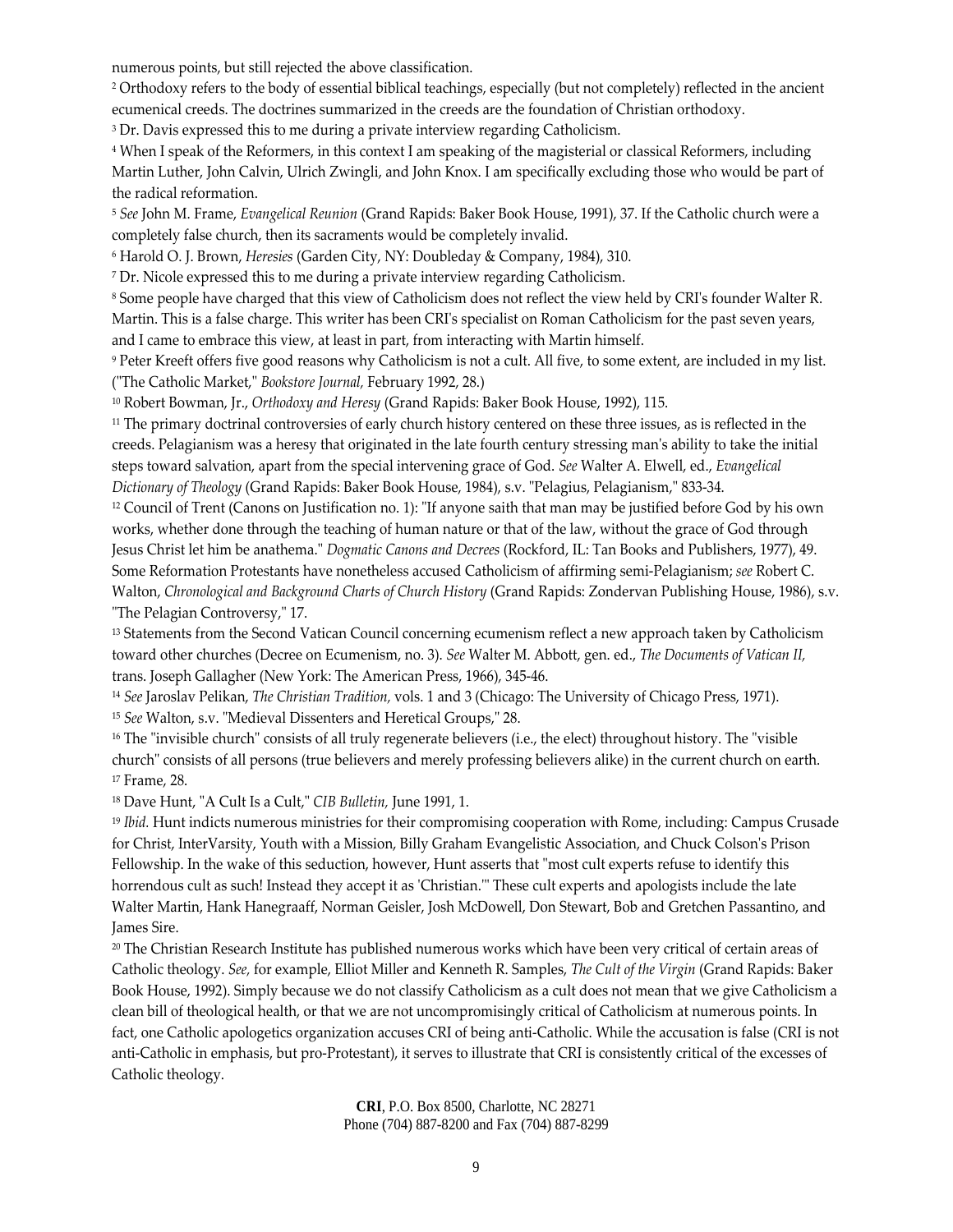<sup>21</sup> Dave Hunt, *Global Peace* (Eugene, OR: Harvest House Publishers, 1990), 141.

 $22$  When discussing why evangelical apologists do not list Catholicism as a cult, Hunt stated: "The current deafening silence concerning the Catholic Church may have less to do with one's courage than with the practical concern that to oppose Rome severely limits one's audience" (*Ibid*). Likewise, the Research and Education Foundation affirms that "it is to be feared that the desire to get money out of millions of Catholics is stronger than the desire to defend the truth by exposing error wherever it is found.<sup>™</sup> (Larry Wessels, "Lack of Discernment among Apologetic Ministries?" The *Researcher,* Jan.‐Feb. 1993,3.) This is an unconscionable ad hominem — and patently false. The anti‐Catholic approach seems to sell quite well within fundamentalism — just ask Jack Chick.

 $23$  Hunt, "A Cult Is a Cult," 1.

<sup>24</sup> *See* T. Edward Damer, *Attacking Faulty Reasoning,* 2d ed. (Belmont, CA: Wadsworth Publishing Company, 1987), 56. <sup>25</sup> Certain differences can be attributed to the vast diversity found within evangelical Protestantism. Some Protestant denominations will have many more areas of agreement with Catholicism than others (e.g., liturgical and sacramental Protestant churches).

<sup>26</sup> For an excellent overall evaluation of Catholicism from an evangelical perspective, *see* "An Evangelical Perspective on Roman Catholicism I and II," *Evangelical Review of Theology* 10 (1986): 342-64, and 11 (1987): 78-94; and Tony Lane, ʺEvangelicalism and Roman Catholicism,ʺ *Evangelical Quarterly* 61, 4 (1989): 351‐64.

<sup>27</sup> Richard A. Muller, *Dictionary of Latin and Greek Theological Terms* (Grand Rapids: Baker Book House, 1985), s.v. ʺSola Scriptura," 284.

<sup>28</sup> Peter Toon, *Protestants and Catholics* (Ann Arbor: Servant Books, 1983), 87‐88.

<sup>29</sup> Alister McGrath, *Justification by Faith* (Grand Rapids: Zondervan Publishing House, 1988), 61.

<sup>30</sup> The Reformed and Arminian theological traditions have important differences in their formulation of this doctrine. In a similar way, current Dispensational theologians are sharply divided concerning the so-called "lordship salvation" controversy.

31 "An Evangelical Perspective on Roman Catholicism I," 356-57.

<sup>32</sup> "Dogmatic Constitution on the Church," chapter 8, see Abbott, 92.

<sup>33</sup> As cited in Lane, 353.

| A DOCTRINAL COMPARISON OF CATHOLICISM AND THE CULTS |         |        |            |      |            |            |
|-----------------------------------------------------|---------|--------|------------|------|------------|------------|
| <b>DOCTRINES</b>                                    | RC      | JW     | <b>LDS</b> | CS   | <b>TWI</b> | <b>UPC</b> |
| All theistic attributes of God                      | affirm  | deny   | deny       | deny | deny       | distort    |
| Triune Nature of God                                | affirm  | deny   | deny       | deny | deny       | deny       |
| Personality of the Holy Spirit                      | affirm  | deny   | distort    | deny | deny       | distort    |
| Two natures of Christ (God-<br>Human)               | affirm  | deny   | distort    | deny | deny       | distort    |
| Virgin birth                                        | affirm  | affirm | deny       | deny | distort    | affirm     |
| Justification by faith                              | compro. | deny   | deny       | deny | distort    | compro.    |
| Sufficiency of Christ's atonement                   | compro. | deny   | deny       | deny | distort    | distort    |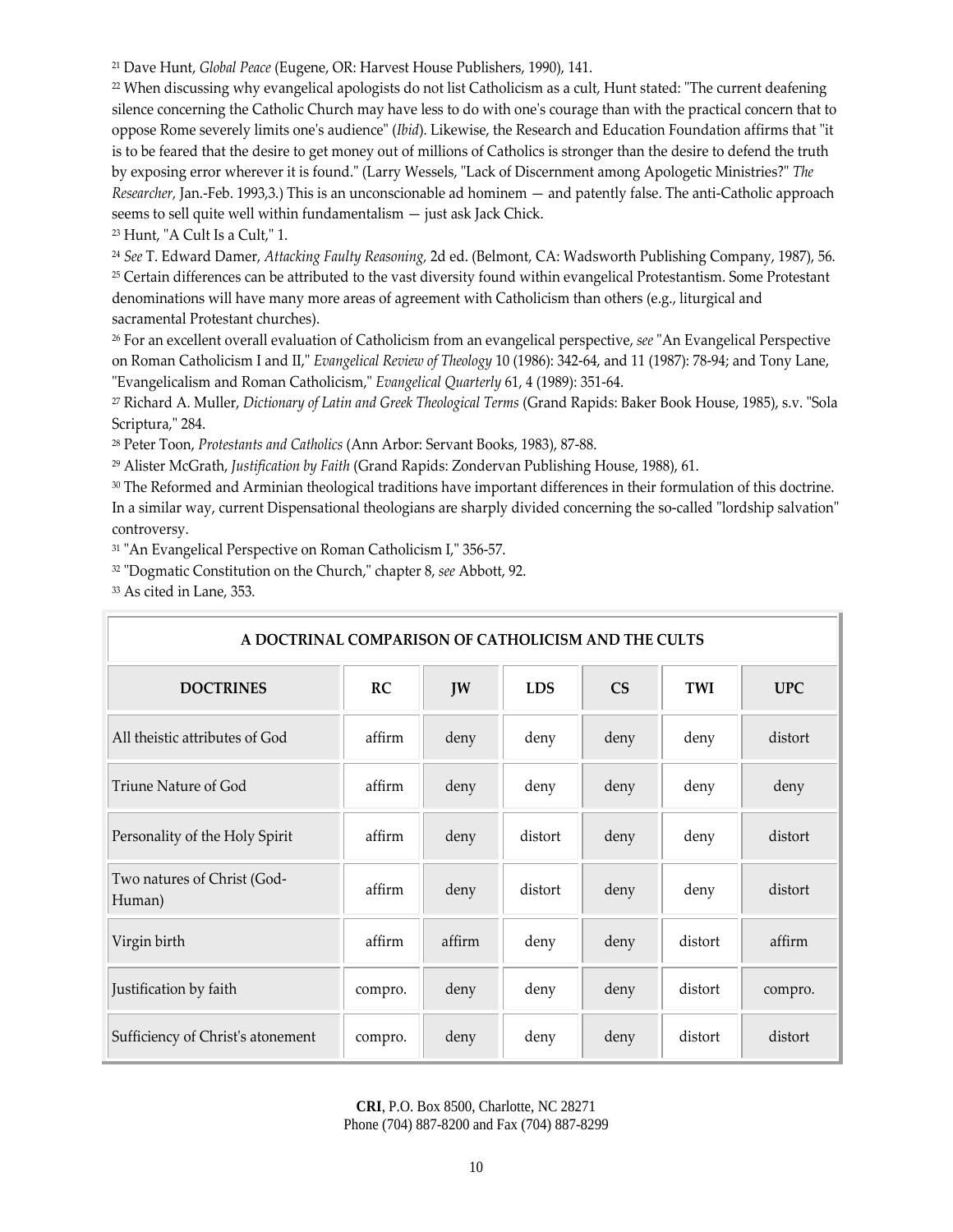| Christ's bodily resurrection               | affirm  | deny    | affirm  | deny    | compro. | affirm  |
|--------------------------------------------|---------|---------|---------|---------|---------|---------|
| Eternal conscious punishment               | affirm  | deny    | distort | deny    | deny    | affirm  |
| Literal return of Christ                   | affirm  | distort | distort | deny    | affirm  | affirm  |
| Immortal soul                              | affirm  | deny    | distort | distort | deny    | affirm  |
| Infallible/Inerrant Bible                  | affirm  | distort | deny    | deny    | distort | distort |
| Authority of the Bible                     | compro. | compro. | compro. | distort | compro. | compro. |
| Continuity of the church                   | affirm  | deny    | deny    | deny    | deny    | deny    |
| Predestination                             | affirm  | deny    | deny    | deny    | deny    | deny    |
| Salvation outside their ranks              | compro. | deny    | compro. | compro. | compro. | compro. |
| Total depravity                            | compro. | deny    | deny    | deny    | deny    | deny    |
| Eternal life in heaven                     | affirm  | distort | distort | deny    | deny    | affirm  |
| Consciousness in the intermediate<br>state | affirm  | deny    | affirm  | deny    | deny    | affirm  |
| Final judgment                             | affirm  | distort | distort | deny    | distort | affirm  |

These positions more rightly reflect Armstrongism. The current Worldwide Church of God seems to have moved somewhat toward orthodoxy, but has yet to accept the Trinity and remains in a state of flux.

# **DEFINITIONS**

**CRI distinguishes between teaching that is aberrational (a serious confusion or compromise of essential biblical truth) and teaching that is heretical (a continued outright denial or rejection of essential biblical truth).** 

| affirm     | declare to be true                                            |
|------------|---------------------------------------------------------------|
| deny       | declare to be untrue.                                         |
| distort    | a serious change or negative alteration                       |
| compromise | (compro.) an unacceptable blending, settlement, or concession |